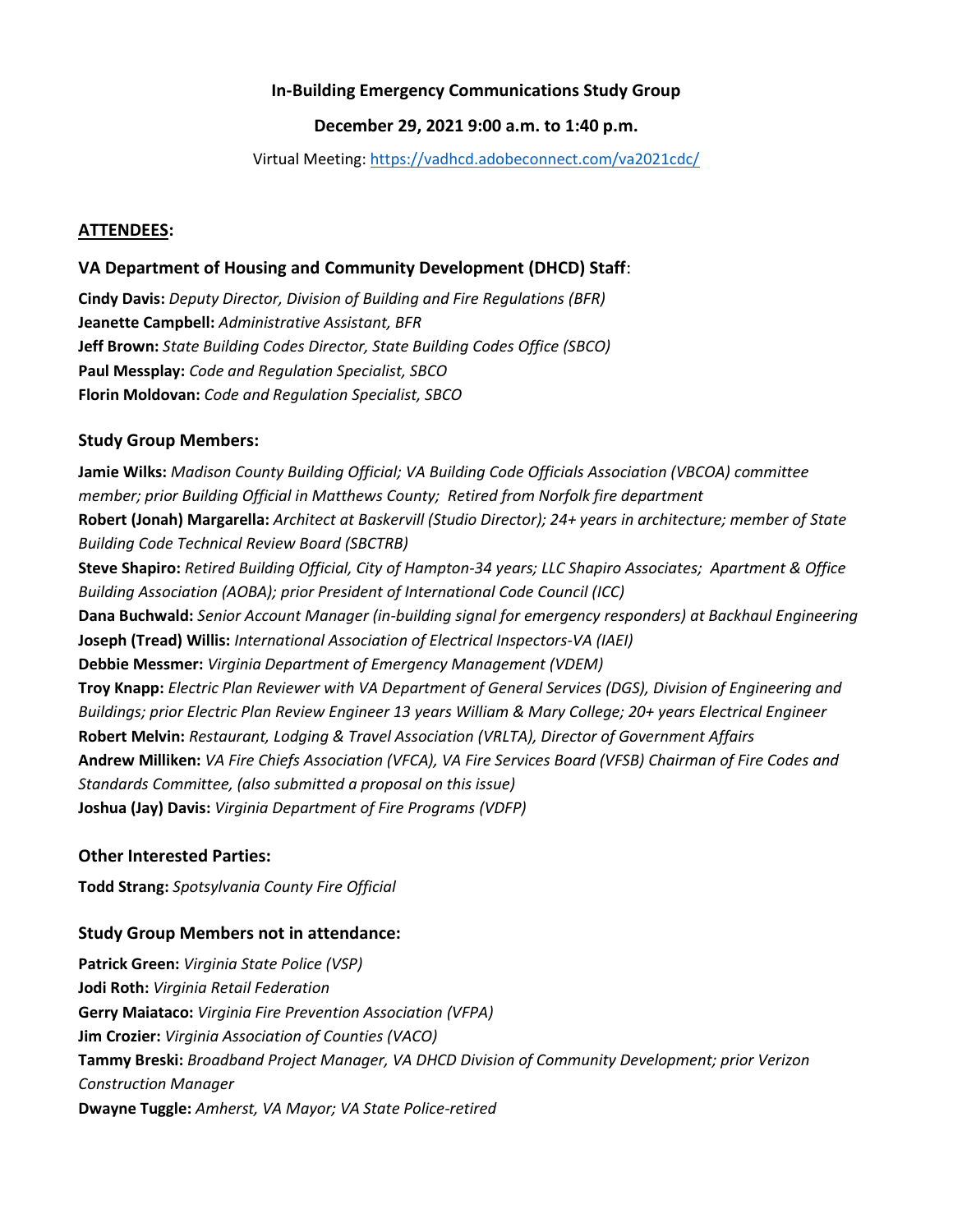### **AGENDA AND DISCUSSION ITEMS:**

### **1) Welcome**

Jeff Brown: Thanked everyone for attending. Asked for members to stay muted unless they are speaking. The meeting is open to anyone, but only Study Group members should join the discussion. He noted that Patrick Green, Jodi Roth, Gerry Maiataco and Jim Crozier were not in attendance last week, and may not be on today. He allowed Tread Willis (IAEI) and Jay Davis (VDFP) to introduce themselves to the group, as they were not in last week's meeting.

The group objectives are to look at the issues surrounding in-building emergency communication systems, define areas of agreement and disagreement, look at the technical requirements in the code, discuss costs and responsibilities related to these systems and clarify this data for the Board of Housing and Community Development. All proposals made will be discussed. We currently have one draft proposal made by Andrew Milliken, which is on the table for discussion.

Notes will be taken in all meetings, including outstanding questions or issues, as well as areas of agreement. Questions will be researched by DHCD or assigned group members to provide answers. At the conclusion of the meetings, the group's findings will be summarized and reported to the Board, including the items of agreement.

### **2) Discussion:**

### **Background of Virginia Requirements**

### **Previous IBEC Feasibility Study (HJR588)**

Jeff: There were some questions at the first meeting about the history of the IBEC requirements in the code. In 2003, there was a feasibility study done. There was legislation that directed DHCD to develop regulations related to IBEC systems and a joint resolution to conduct a feasibility study regarding potential IBEC regulations. The feasibility study (file attached) gives the background from 2003: discussion, issues, questions, findings, etc. Jeff thinks many of the same topics and issues will arise in this study group, so it will be important to see what was discussed in the feasibility study, and what is different since then. They discussed a broad range of the potential costs of system installation, but those have probably changed, so we will need to revisit the topic and gather updated data. He asked if there were any questions or comments about the study.

Dana Buchwald: asked if the group is only addressing new construction, and why? (Besides cost). Jeff: Anything is open for discussion: what's required, what are options, what are pros & cons about new vs. existing buildings. In the past, the discussions did not include existing buildings. Andrew's proposal also does not addresses existing buildings. It is rare that there is a building code requirement for retrofit of existing buildings, though there are examples. Previous retrofit provisions have been implemented through legislation. Discussions will be noted in the final report, including talk around new vs. existing buildings, and

where the group lands on that issue.

Dana: Specifically asked because she speaks with a lot of AHJs and fire marshals, who have said that they are afraid to go into some buildings, because they don't have a proper signal.

Andrew Milliken: Regarding new vs. existing buildings, he thinks it's important for the group to comment on both for the purpose of arriving at consensus. The VA code does speak specifically to new construction, so the group should prioritize that discussion. He still thinks it's beneficial to provide information on existing buildings.

Jay Davis: Regarding old vs. new buildings, in areas with some density, most localities deal with the ability to communicate in the buildings as they are constructed. When construction continues in the area, the systems can overlap and interfere with each other. Boosters may be needed to achieve clear communications. Localities may need to look at signals each time new construction is done. It isn't one and done, there is a need for constant checks and balances as growth continues. He thinks the group does need to discuss what happens after installation.

Jeff: Agrees with Jay. There is a responsibility question – who is responsible for system upgrades when needed? Currently localities are responsible for the systems and any upgrades, but the group will discuss responsibility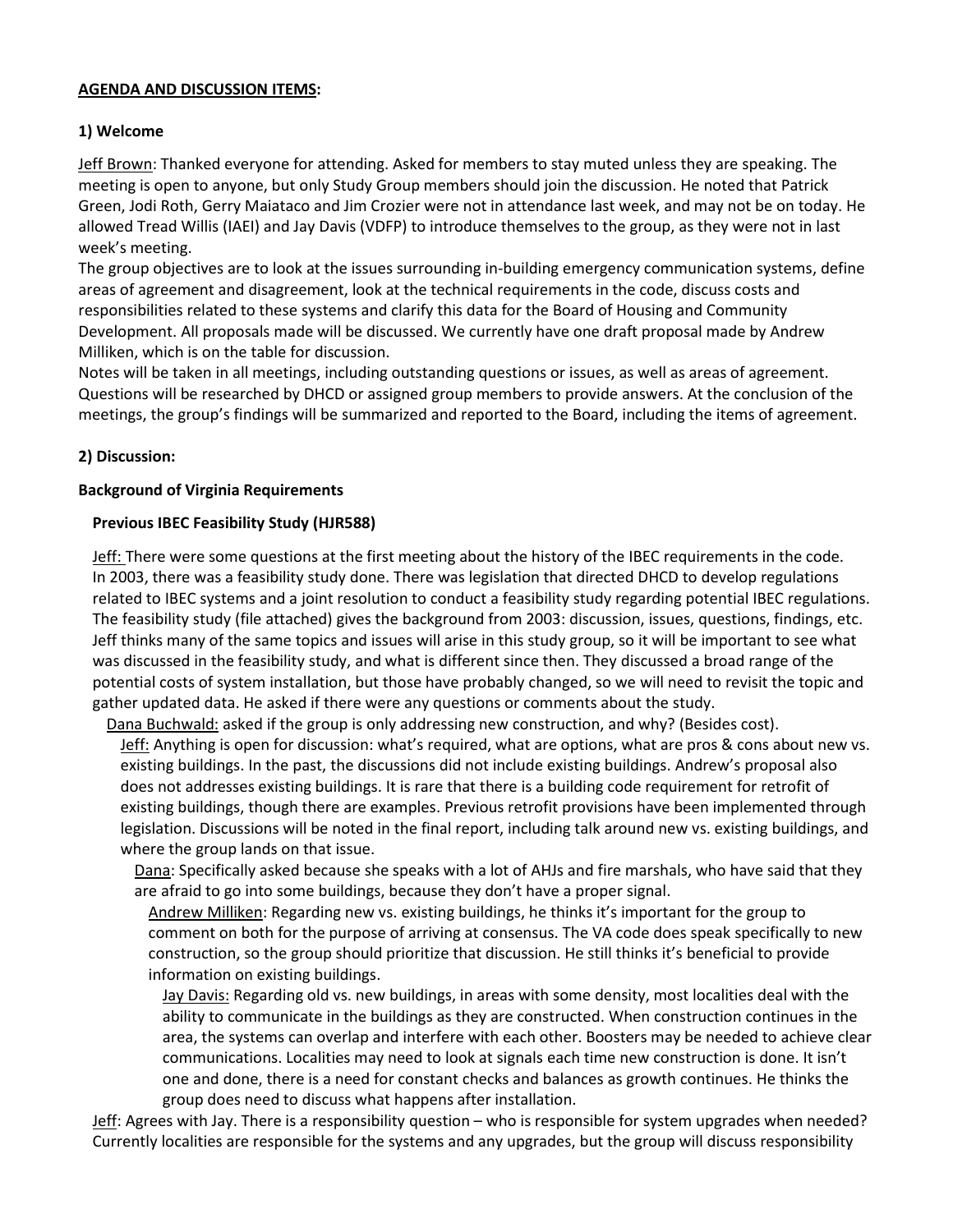not only as it relates to design and installation, but also maintenance and upgrades. Additionally, the FCC may require frequency changes, so the group would want to discuss what that would look like, how often would it happen, and who would be responsible for any upgrades?

Steve Shapiro: The feasibility study mentioned that a retrofit requirement could add 10-25% to the cost of a system, which would have a big impact.

Jonah Margarella: The IFC and VCC reference maintenance, testing and proof of compliance in section 510.6. Is that enough to keep validating the system over time?

Jeff: That is a good question, and it will be important keep it in mind during discussions about inspections and maintenance testing requirements and costs.

Tread Willis: The cost of retrofit requirements can be tremendous and could be infeasible or impractical. However, he thinks the group should consider the occupancy change language in chapter 7 of the existing building code (VEBC), and the increase in square footage qualification in Andrew's proposal to determine if, under certain circumstances, retrofitting could be required. He doesn't actually like the idea of doing that, however, the current existing building code says that a change of occupancy could actually require a new sprinkler system to be installed. Could the same apply for IBEC systems?

Jeff: Agrees that the VEBC would be the right place for any requirements related to existing buildings.

### **Development of Initial Virginia Code Requirements**

Jeff: Drafts and the final code change proposal that was submitted to the BHCD:

Between the years of 2003-2007, there were many discussions and attempts to reach consensus. In 2007, a proposal from Cheri Hainer titled "IBEC proposal 2007.10.10" (attached) finally had an acceptable compromise. That document and the feasibility study together are good background information regarding how the existing IBEC code requirements were developed. He advised the group to look at these and all of the related documents sent out on Dec 17<sup>th</sup> for more background.

Dana: Was looking at the NFPA 1225 2022 (newest) edition considered (to see where the technology is heading)? For example, in the 2018 version, conduit wouldn't be required in every building and would save a tremendous amount of money. Was this addressed: looking at newer codes?

Jeff: It would be good to look at it and discuss. He asked Dana to captain that. Someone has submitted a draft proposal in cdpVA to incorporate 1225 into the 2021 USBC, but it's not fully processed yet. The group will start to look at the codes and standards more in the "system requirements" section (below).

### **Andrew Milliken Draft Proposal**

Jeff: Andrew Milliken, representing the VFCA, drafted a proposal that is not officially in cdpVA yet. It is a good starting point, to see what a proposal for this cycle might look like (attached).

Andrew: Wanted to get something out to start discussions, and to bring section 918 in the new construction code back in line with the charge in Title 36. The main idea is to remove requirements for building owners to provide conduit, which serves no purpose, and to provide direction to code officials, in section 918.1.1, for what standards would apply to installation, and also meet the IFC standards. The proposal references NFPA 1221, not 1225, but the group can discuss further. He's trying to keep it concise and simple to get back in line with the charge in Title 36 and provide a new starting point for this section by removing excess requirements.

Steve: Who is responsible to provide the system in the building?

Andrew: The proposal keeps the same language that was found prior to 2018, requiring the building owner, where a system is necessary, to provide the system. This is similar to standpipe systems, where the building owner is responsible for installation.

Steve: What exactly would the owner have to provide?

Andrew: If the owner didn't meet the minimum signal requirements, or have attestation to prove that they could provide good communications coverage throughout the building, they would have to provide a 2-way IBEC system (DAS or bi-directional antenna system connected to the fire alarms). This is the same as the requirements in a number of states.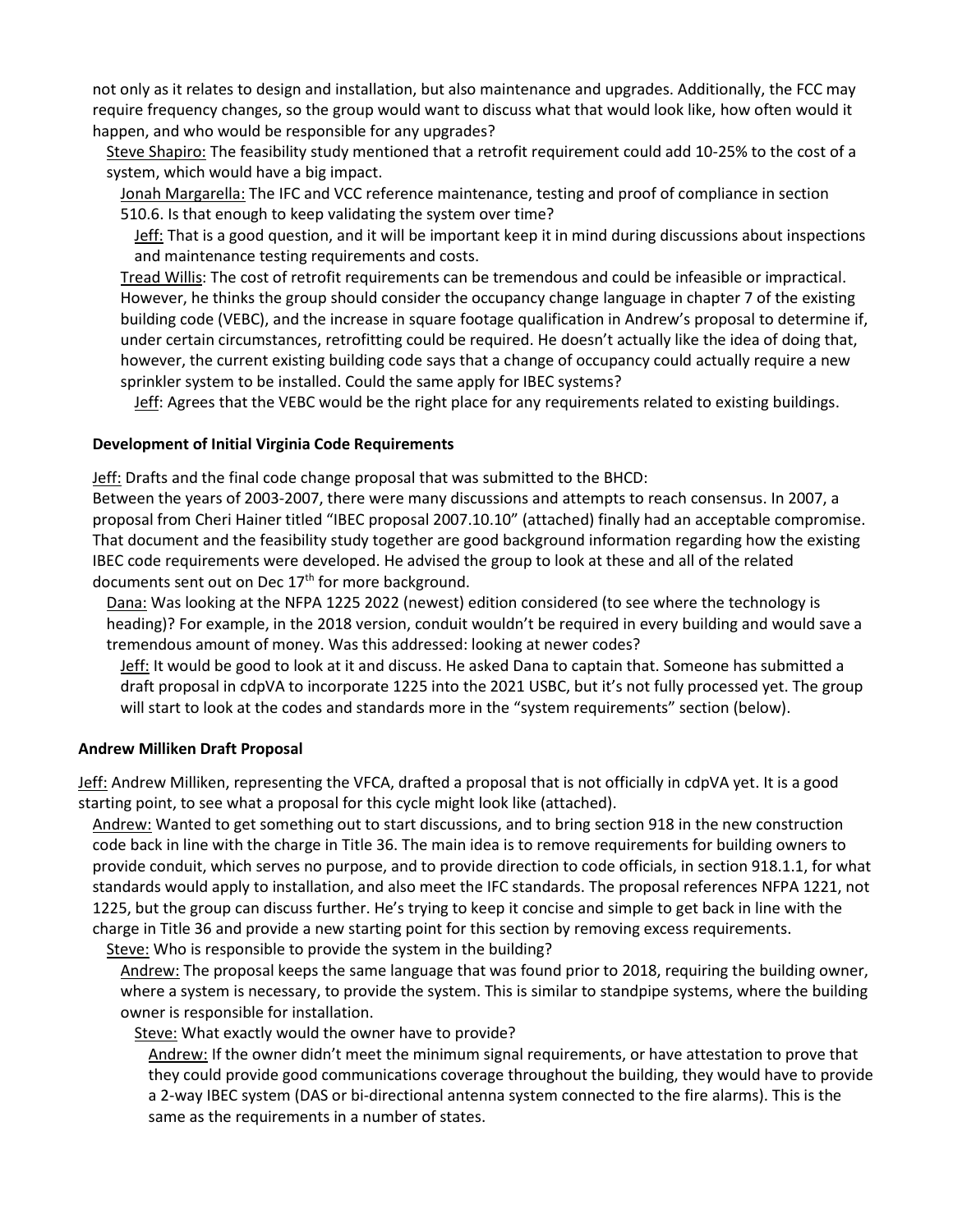Troy Knapp: The difference he sees is that the Virginia code states 'providing radiating cable or equal' and then the locality would provide other equipment: basically amplifiers battery backup, together with acceptance testing. He thinks it's analogous to providing fire alarm horns and strobes in the building, but not providing the active equipment to make it work. The way it's setup - for the building owner to provide radiating cable or antennas, and for localities to provide amplifiers or other equipment to make it work - nothing else in the code is setup to work that way. It's not practical, not efficient, and it's no way to install a life-saving system in a building. It makes it hard to review plans, enforce the code and give guidance to engineers. It would be like putting emergency lights in and requiring the locality to put in a generator.

Dana: She agrees with Troy. It's nonsensical. To put the responsibility only on the building owner or only on the locality would be better. Most of the people she speaks to in localities do not have the money to do it all. Some other areas in the country provide tax breaks for existing buildings and new construction. Separation doesn't make sense.

Jeff: Yes. It's on our list to discuss what other states and localities are doing, and what their requirements are. Which ones don't require systems and which ones do, and how do they do it (who's responsible, and how do they offset the costs)? He sked for anyone to provide that type of information, and said it may be assigned at the end of this discussion or between now and the next meeting.

Troy: He recently (last year) joined the Safer Buildings Coalition. They are a group of manufacturers, engineers and AHJ's working through these types of issues, and trying to get consistency across the nation. They troubleshoot problems and interference with existing systems. He'll ask for information on what others are doing. One person in that group says VA is only one of a few states that require localities to provide anything. He said the IBEC systems are like fire alarm or sprinkler systems; the owners' cost of doing business and providing safe buildings. He hasn't looked at any cost documentation, but a particular owner said their cost was 50 to 75 cents per square foot. Troy will get more information as he can.

Jeff: Any information would be good. He is looking for a few sources to compare data. Anything on cost and what others are doing would be helpful to the group.

Steve: One question for Andrew regarding his draft proposal: why is the exception #6 (VCC Section 918.1) stricken - wasn't that exception just added in the 2018 edition of the VCC?

Andrew: Localities already aren't providing additional equipment and there is no additional equipment to provide in this proposal. He's proposing an all-in-one owner-provided life-safety system, like fire alarms, standpipes and sprinklers.

Dana: Agreed and asked if anyone is familiar with Fairfax. They have requirements that are well-done and are somehow being enforced. They say it's "highly encouraged and recommended" that all commercial, multi-unit residential, governmental and educational occupancies reliable on building code and safety…' similar to most jurisdictions in Florida. Fairfax put down the requirements in about 8 pages, although Tampa has like 40 pages. She spoke with the AHJ in Fairfax, who says everyone is on board, and it works fine for them. She has a stack of requirements from various jurisdictions. She knows of only 3 jurisdictions in VA that have written down their requirements (Arlington may be one).

Jeff: Some localities do have policies. He said he hasn't looked at them, but if they are not in line with code, it would be problematic. He thinks the best starting point for specific IBEC system design or installation requirements would be the existing model code requirements. Some Virginia localities currently have their own local policies to identify minimum system requirements or point to IFC or NFPA for specific requirements since the current VCC requirements are somewhat vague and do not reference the IFC. He asked that if Dana or anyone else has any information to share, she should get it to DHCD to share with group.

Troy: Has documents from Stafford, Loudoun and Arlington. Stafford's is published by the fire and rescue department, office of the fire marshal. It does have code references. He'll forward. He agrees with Jeff that they don't need to rewrite code if there's already code to reference regarding requirements.

Andrew: Is from Stafford. They have standards for when these systems are provided. They see developers come in and ask for the IBEC requirements, which is evidence that the industry requirement for infrastructure is usually on owner, and that VA is behind on this code issue.

Jeff: It would be helpful to see what other states require and to compare that information.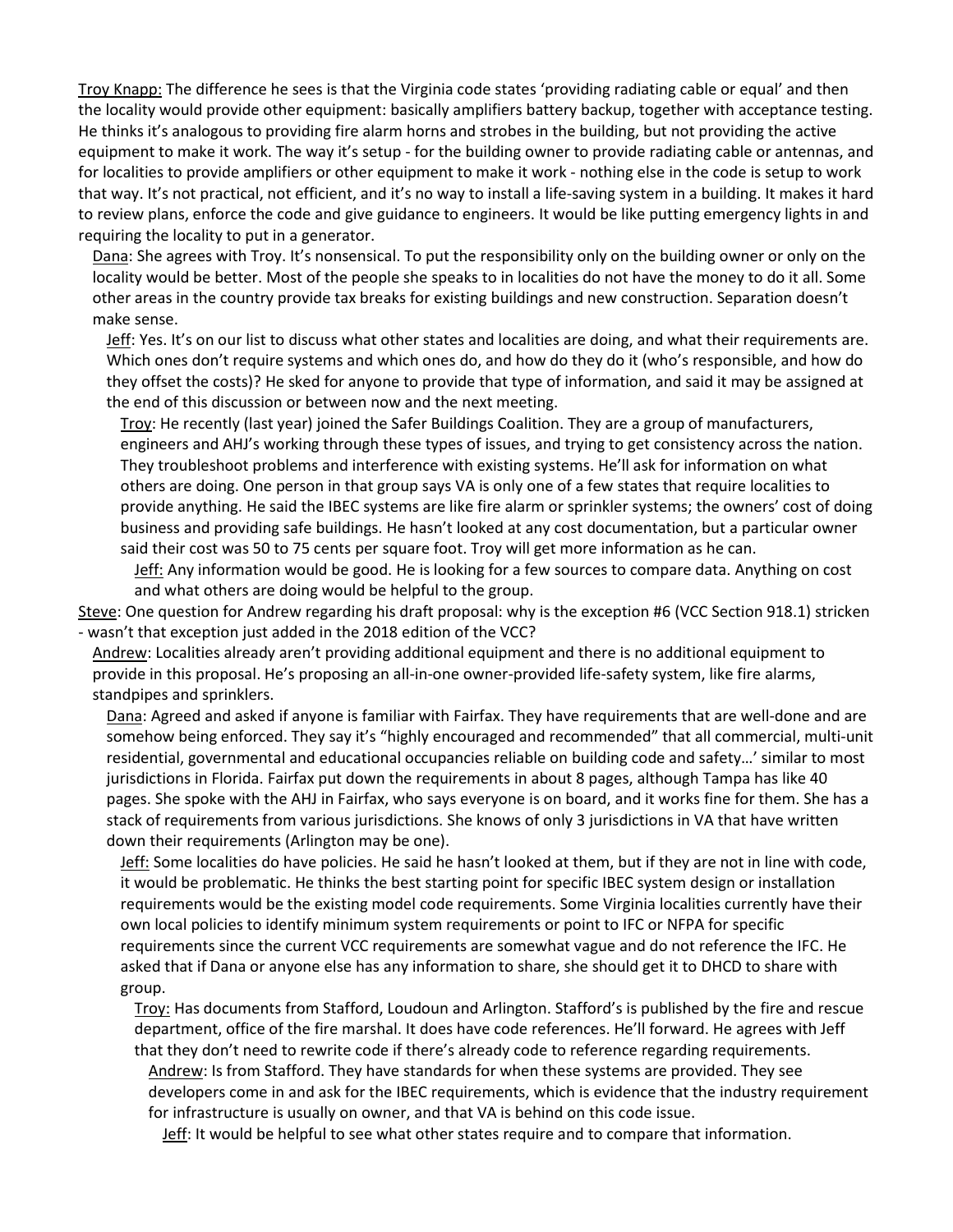Jay: He retired from the city of Charlottesville in 2020. He worked on this type of project before he left. There, the construction process was part of the design features of a building. A document was handed to developers stating that the building could achieve communications, with specific language showing what the city uses, and that they expect builders to provide compatible 95% in-building communications without interference. The responsibility was on the developer and designer. They specifically referenced NFPA 72 and the fire code, but the building code didn't require it. When a building has already been built somewhere else, the developer would know how it interacted there/then. It was more complicated when a new building was proposed that had never been constructed before. They would then discuss at least providing space and conduit for equipment, so they could add after the building was constructed. He says they want to do the right thing, but what do they have to provide? He can provide the document from Charlottesville. The big thing is really giving clear guidance no matter what.

Jeff: The code is minimum now. He thinks the challenge is the missing link of design & installation standards. Even if nothing else changes, looking at IFC and NFPA and referencing it or somehow adding a little more guidance in the code regarding system requirements would be helpful. If there are at least design and instillation requirements, it would give more clear guidance to designers, owners and localities to work with.

Steve: He assumes that the VA localities mentioned: Fairfax, Arlington, Stafford, Loudoun and Charlottesville are still in compliance with 2018 IBC section 918.1.1. He's hoping that they don't require more than what the current building code requires.

Dana: Fairfax references 1221 and 72 but it's not specific. Companies like Publix come in with designs they already have. They have a safety plan with towers already scoped out before construction. If builders would incorporate BDA in life safety plans, it would help with cost and time. A 2-hour burn room, for example, is something to put in during construction so it's known upfront and there is no cost or time wasted to put it in later.

Jeff: The question is who are we minimizing cost for? Even if someone comes in with a plan today for a building that already has a pre-designed IBEC system, installation responsibility would still fall on the locality. The building owner is currently not required to install the system.

{BREAK - 9:57am-10:05am}

#### **System Requirements (IFC, NFPA, etc.)**

Jeff: Wants to look at system requirements, setting Andrew's proposal aside for the moment. The code says that we need to ensure that the building has continuous IBEC. What are the various types of systems? What else besides amplifiers and antennas, etc. is available? Are there other systems that don't fit the mold of NFPA 1221 or 1225, or are they all encompassed in the existing standards and code requirements? Are there newer technologies to include in discussions?

Dana: She has seen mobile units and portable units. Instead of systems being installed during construction, these units can be dispatched as needed. She doesn't think they are a good solution. Whatever the system is, it needs to be UL 2524 rated.

Jeff: What types of systems does that UL rating cover?

Dana: It seems that the various systems are all similar: they have bi-directional amplifiers (BDAs), annunciator panels, 12- to 24-hour battery backups, alarms that are part of BDA in the fire panel, a remote shutoff if needed, repeater and signal booster. All of the manufacturers have or are working on the UL 2524 rating. They all seem to be the same.

Jeff: There are minimal system requirements in the code – what you mentioned. Primary differences may

be in the in-between, wiring, and equipment for signal transmission, which could vary by manufacturer. Jay: Localities have their own systems operating on 800 MHz or other types. The systems are able to address specific brands, like Motorola. The components that go with it also have to be installed according to code and be UL certified. The locality would be the driving factor to determine which system the building owner would need to use to interact with what the locality is using.

Dana: Agreed. It depends what tower, where and what frequency the AHJ wants. The first thing to consider is what the locality offers, and then the IBEC system requirements would be installed accordingly.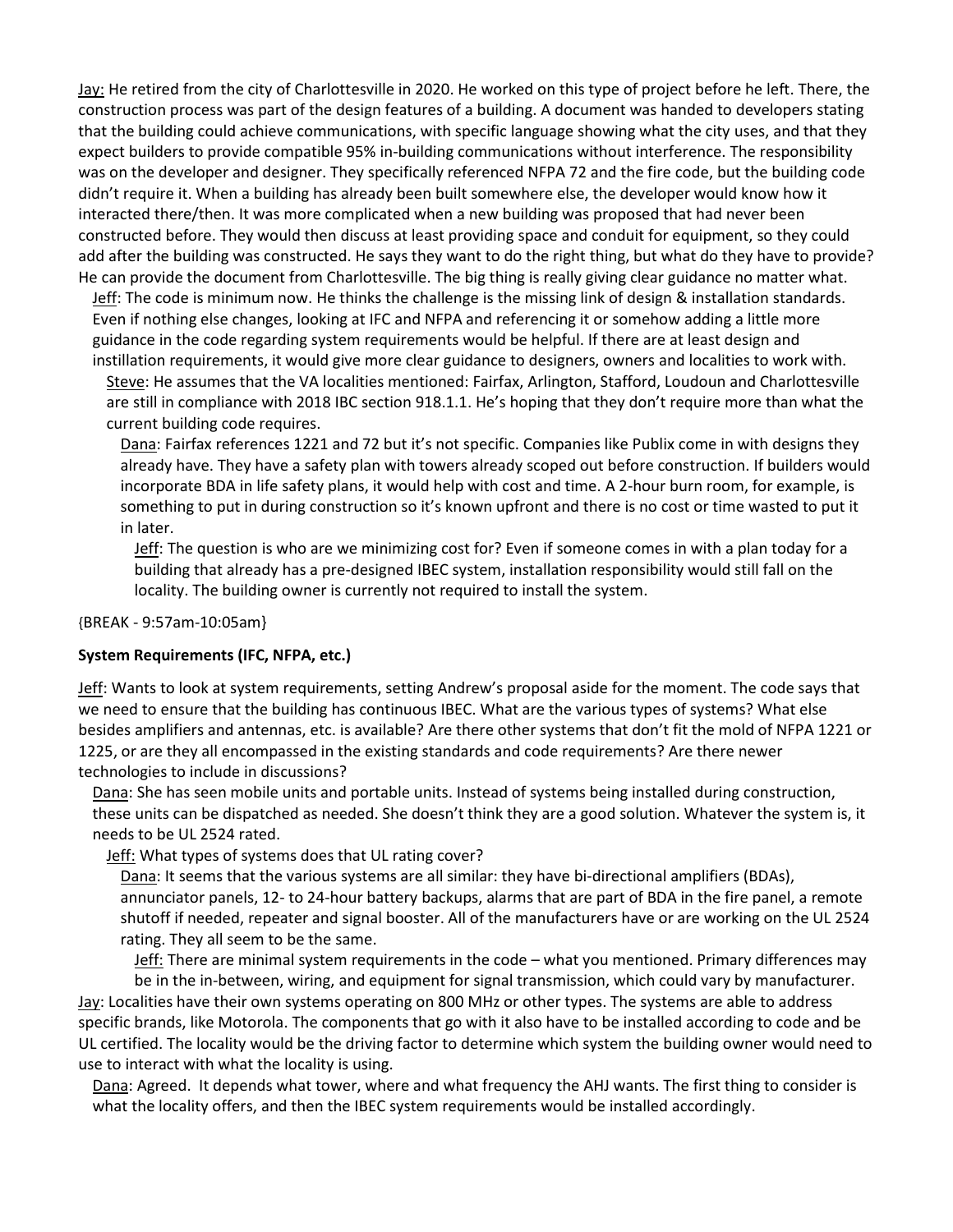Tread: IFC section 510 says that the system must be designed by an FCC licensed person or otherwise adequately trained person, so designers would have to be responsible for equipment. In his county, (Prince William), the Fire Marshal's office reviews the system designs, and the IBEC system must be integrated into the fire alarm system as well, for notification if there's a failure. The requirements of the locality will drive the system needed. Similar to a building official listing the geographic design criteria for residential applications, the fire official needs to provide local specifications for builders to follow in the system design.

Jeff: Good point. He imagines other localities have language to that effect.

Dana: That is how it's done in most places. In order to install systems, you have to be certified by the manufacturer of the system. The locality would not be that person, it would be the design and install certified person. The installer needs to know the RF specifics for the locality.

Troy: Recently learned that NICET has just initiated a certification program for installation of IBEC systems. It's possible that language should include the NICET certification, which should be up and running by the time the code is put into action.

#### **2021 IFC**

Jeff: Reviewed the IBEC provisions of the 2021 IFC. Section 510.1 lays out requirements for where systems are required. This is in conflict with existing requirements in VCC chapter 9. If the VCC is updated to reference the IFC, it should not reference 510 in general, but only certain parts of 510 (i.e. design & installation 510.2, etc.) in order to not interfere with VCC.

Steve: Noted that Andrew's draft proposal only references sections 510.4 and 510.5.

Jeff: IFC section 510.2 covers existing buildings. 510.3 is about permits required, which is already covered by the VCC. Sections 510.4 and 510.5 are the ones that apply to this discussion. IFC 2021 Section 510.4 references the new UL 2524 listing requirement. 510.4.1 addresses the need for 95% adequate signal strength for 95% of the areas in the building. Does anyone have details about 95% signal strength and DAQ of 3? Also, when is this determined – can it be determined before the system is installed or before construction starts?

Dana: Typically, the building should be substantially constructed before testing because the building materials matter a great deal in signal testing. DAQ (delivered audio quality) is done with handheld radios, which is very subjective – how clear the communication is between 2 people. Additionally, the state requirements can be increased, but not decreased.

Jeff: Is the system testing in Andrew's proposal, or even in the existing VCC exception (owner provides technical documentation from a qualified individual that the structure doesn't impede signals) able to be done only after the building is substantially complete?

Dana: This is where a survey would come in. It's a heat map of the building showing what parts of the building have signal and what parts don't. Some say they want 99% in 'critical' areas and then 90-95 in other general areas. Jurisdictions can increase but not decrease these requirements. This testing only works when buildings are substantially built.

Jeff: In the design phase, if the builder doesn't think anything will impede, they would still need to prove it before they move on with construction, (unless they have exception 6 stating that they don't need an IBEC system in the building). Is that accurate?

Dana: Some signal information can be obtained in a green field. If it fails at that point, you will know that a system enhancement is needed. Typically, after substantial construction, a survey is done, which is a grid walk of the building or each floor in 20 sections, showing what the signal is. Sometimes, owners even include extra antennas throughout the building, which is overkill. However, if boosters are needed somewhere, they have to be there. Even in a huge building, it would only cost about \$5k or less for boosters everywhere to be super safe.

Troy: There are software packages available to analyze buildings in the planning phase (like the heat maps Dana mentioned). Those would help for cost and time management before ground is even broken. Walk through grid testing is used after buildings are mostly constructed. Some engineers put verbiage into the contract so that builders will include something that will pass the test.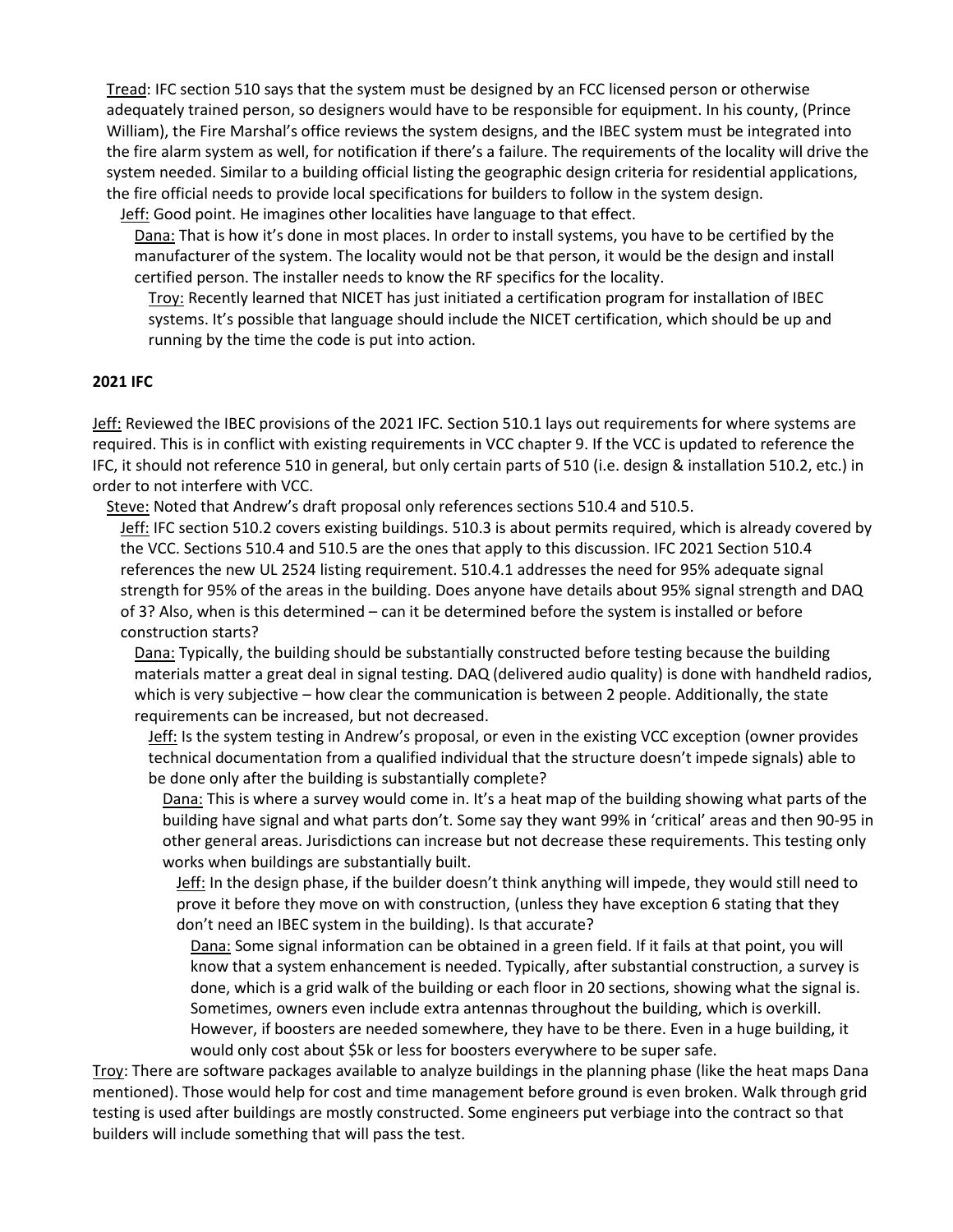Dana: What's used pre-construction is called a Rough Order of Magnitude (ROM) for building construction costs / budget purposes. It's usually overestimated.

Jeff: What percentage of buildings would require a system when tested? Most or few? Is it by area? Location? Andrew: As an AHJ, he has seen a lot of times when a ROM is included, or another evaluation tool that is used before construction.

Dana: Yes, a ROM would be used before construction. The designer would get wave specs and tower locations together with a life-saving or electrical plan. This would be the time and place to determine if a system will be needed. It is usually done in coordination with electricians. Tread confirmed.

Tread: System monitoring will be done by a fire alarm contractor. It's not technically difficult, but practically, it would make sense to have fire alarm panel or command center centrally located in physical proximity for monitoring purposes. Distribution of cables is simple. Varied electric materials are acceptable. The problem is when the building has a fire alarm control panel in a dedicated space and the radio equipment is not. Jay: What percentage of buildings would need an IBEC system? This is a crucial point, because in Virginia, there are lots of different terrain that could encourage or inhibit transmission (beach, mountain, valley, etc.). Locality is also important in this discussion. A Locality may have a good tower grid and good boosting system, whereas other areas may not. At other times, the building itself could be a crucial component. If, for example, a hospital has great coverage, but installs an MRI and has signal interference – what then? The group would want to address the need for enhancement in that case. So, it depends on where (terrain & locality signal strength provisions), building type and modifications.

Jeff: Yes, this was looked at heavily in the feasibility study. Part of the issue is that if you require certain coverage in building, how can that happen if locality doesn't provide the signal at the site to begin with? Per 510.4.1.1, if you need a minimum of 95% and DAQ of 3, what if the signal available at the exterior of the

building is inadequate? Is there a baseline for a locality to provide a certain signal strength? Steve: Wanted to clarify a point. A ROM test would tell you how to design a system, but wouldn't say if you need one or not. Is it correct that the building would still have to be substantially complete to definitively say if a system is needed or not?

Dana: Yes. The ROM would really be used for budget purposes. A building with 5 stories is more likely to need a system than a one-story building (in general, but it could be different based on location). She hasn't seen a large building yet that doesn't need one. RF is cut by concrete, steel, other buildings, water, low E glass, etc…

Andrew: The locality signal is discussed in 510.1, but his proposal doesn't address this. The IBEC 2-way system is based on the existing signal measured at exterior of building.

Jeff: IFC Section 510.4.2 says the system has to comply with sub-sections 2.1-2.8 and with NFPA 1221. In Section 510.4.2.1, structures need enhancement when required as per specifications in 510.4.1-510.4.3. Systems with RF emitting devices have to be approved by the fire official before installation. They also have to be certified by the radio licensing authority and be suitable for public safety use. Can someone explain this approval process? Jay: Localities have a communication system center and whomever oversees it would know the system and signal strength. He noted that if many others start building around that area, existing buildings might need to adjust their amplification, due to potential signal interference. This should be left to the local communications system personnel to determine.

Jeff: So, a fire official has to review and approve, but also the local system person whom Jay referenced. Troy: There's a document that also has to be signed by the FCC license-holder to ensure that the system isn't interfering with other signals. Reference section 510.5.2

Jeff: Section 510.5.5 also refers to compliance with FCC regulations.

Dana: agrees. The FCC licensee has to sign off together with the AHJ after the system is installed. Also an annual test and a 5 year test is needed, using a retransmission authorization document.

Jeff: Section 510.4.2.2 technical criteria – a fire official keeps a document giving designers specific (local) technical criteria.

{BREAK - 11:02am-11:07am}

Jeff: Reviewed standby power 510.4.2.3, signal booster 510.4.2.4 and system monitoring requirements 510.4.2.5.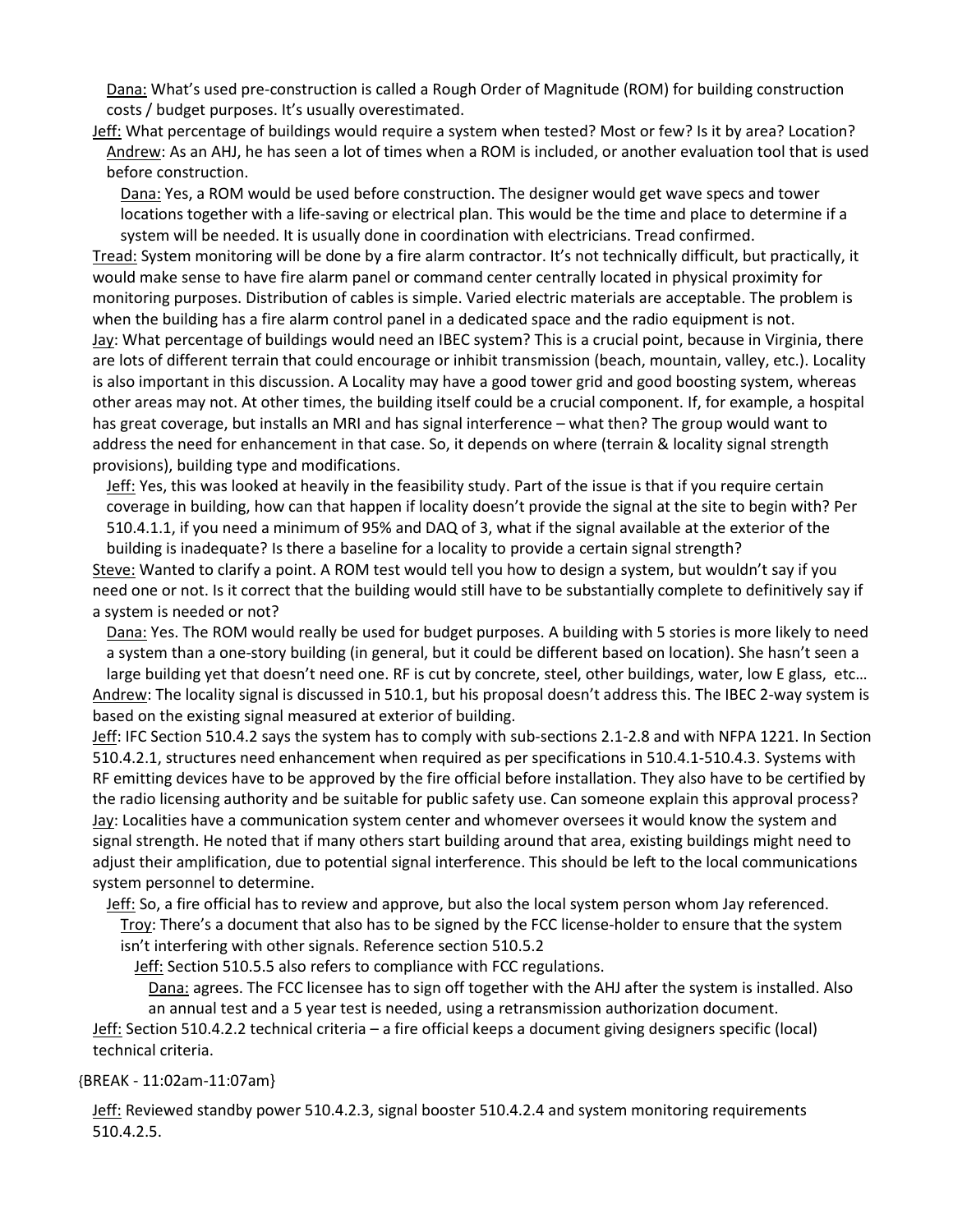Andrew: Most of these requirements are the same as the UL requirements, so this is good – they match. Jeff: 501.4.2.6, 7, 8 – read off requirements for additional frequencies and change of frequencies, design documents and other technical design requirements.

Jeff: Section 510.5 says that installation requirements need to be in accordance with NFPA 1221, 510.5.2 and 510.5.5. Jeff asked what exactly does NFPA 1221 say – is it in agreement with everything else in section 510? If anyone can supply, it would be helpful. However, he asked group members to be careful - don't supply copyrighted documents - summaries of the requirements for discussion would be best.

Jeff: went over 510.5.1, .2, .3, .4, .5 installation requirements. 510.5.1 discusses mounting of donor antenna, signage and approval. Sections 510.5.2 and 510.5.3 discusses installation of amplification system, licensing and approval. Section 510.5.1.4 outlines the acceptance testing procedure. Section 510.5.1.5 mentions FCC compliance, and references FCC 47 CFR part 90.219, which the group will need to review further. Jeff: Another situation to consider is when different jurisdictions ( $1<sup>st</sup>$  responders) come together in a single location; how does that work with an IBEC system?

Jay: In mutual aid agreements, the local jurisdiction is the unified command for all. They will give out their handsets or have other localities adjust their handsets to what the command center dictates. This is accomplished with an 'Incident Management System'.

Jay: Regarding certification and licensing. Will this be added into the proposal, or just referencing IFC? Jeff: Good point. If Andrew's proposal is used, it specifically references section 510.5, which lists specific minimum qualifications. A question to consider is should section 510.5 be referenced, or should it be deferred to the fire official to determine? Either way, this is separate from licensing requirements – If a contractor's license is required, that would be through DPOR and would be separate from and in addition to any minimum qualification requirements of the code.

Dana: Whomever installs the system has to be certified by the manufacturer (ex: Honeywell), and whomever performs the annual and 5 year inspections has to be certified to cover that manufacturer's system. The certification requirement therefore, kind of handles itself, since it will void the warranty if not adhered to.

Jeff: summarized section 510.6: maintenance. 510.6.1-testing; 510.6.2-additional frequencies (cost on the building owner); 510.6.3-nonpublic; 510.6.4-field testing. All of this is maintenance and could have costs associated. These costs should be addressed by the group, or see if it is already addressed elsewhere.

Andrew: It is already in addressed in (2018 SFPC) section 510.3

Cindy: In Virginia now, when a building is approved as code compliant, you don't have to keep upgrading things to bring them up to current codes. Whose problem is it when another building is built next-door, or something else happens to impede the signal after a system is approved? She asked if anyone in the group is familiar with the NIST research happening now around first responder communications, or if anyone is involved in any other work that may affect future codes in this area, which could be incorporated now?

Jay: On existing buildings, if construction is completed and C.O.s have been issued, then yes - who is responsible, especially if a neighbor builds something that interferes? If localities change signal strength, the localities would have to adjust everyone's system accordingly (not a cost to building owners).

Cindy: If a locality adjusts signal at no cost, it is a non-issue for this group. However, all costs and any kind of retrofit is an important question to discuss. If systems are required, who, how, when, cost, etc…for updating? In the past, retrofit has only been done by legislation.

### **Installation Responsibility**

Jeff: Another thing to consider – what if you're putting the new building in an established area and others have their signals set until you come in? Would the new building owner carry the cost to adjust all the other building signals or systems? Is there any example today that anyone can share on this? Who is responsible?

Dana: In Florida, there are class 'a' and class 'b' systems, depending on area density. If an established building owner has an annual inspection, and changes are needed, the building owner is responsible to adjust. It also depends on tower location, so it's difficult to give a blanket answer to anything. For the most part, it's understood that owners just have to live with what's there, what they have, what happens after… The main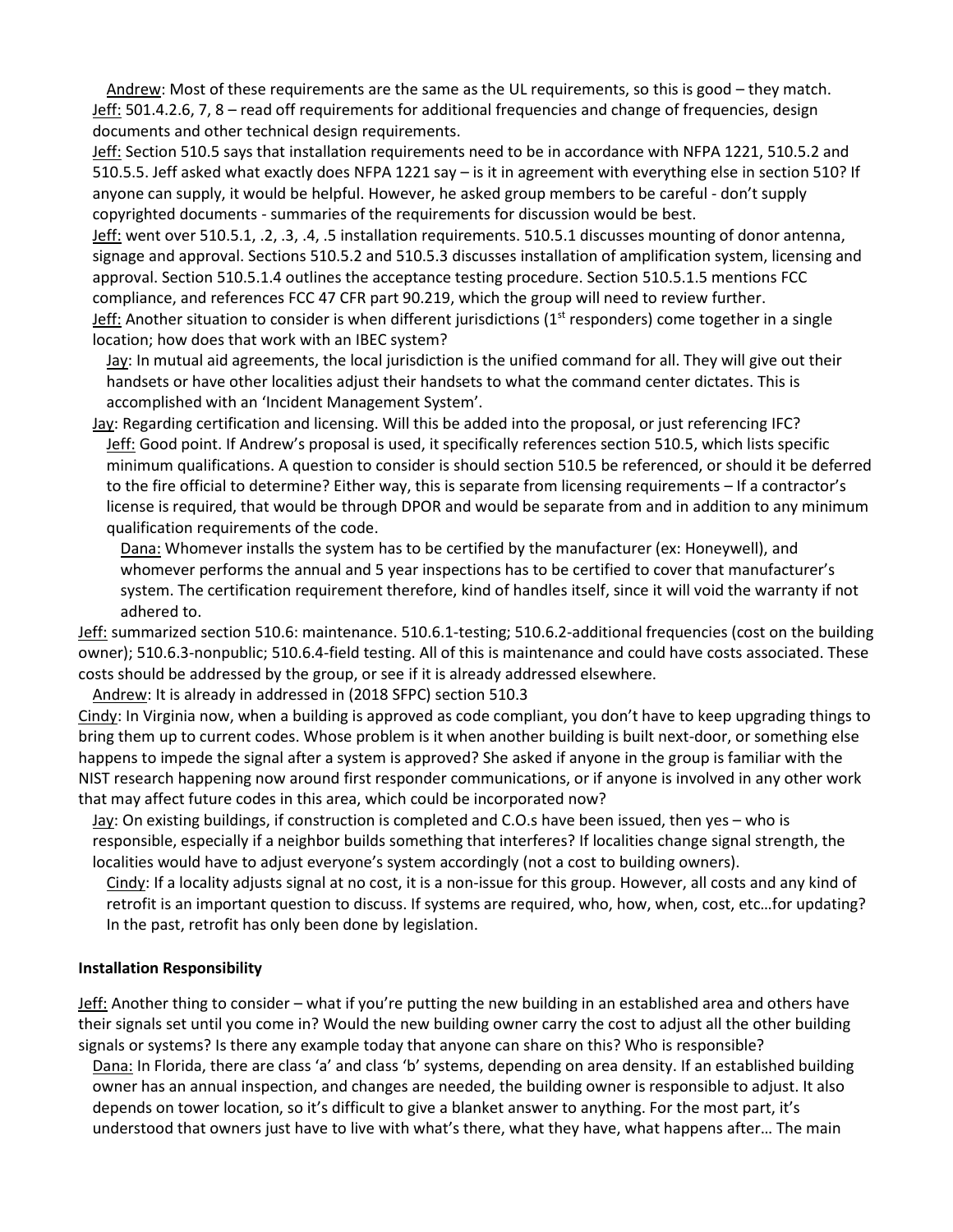thing is the main system (infrastructure). If that's as it should be, you can always add, remove or adjust antennas / boosters at an unsubstantial cost.

Andrew: If a locality determines a lack of coverage, they should be in the mix of fixing it. In the past, it was like throwing the baby out with the bathwater by saying that there wasn't an easy solution to existing buildings, so drop the whole issue. Now, it's pretty important to discuss primarily new buildings, so that there can be a focus on the system issues across the board, as charged in Title 36. Existing buildings should be a separate issue and discussed separately.

Steve: has the same question as Cindy. AOBA isn't in favor of building owners taking any additional responsibility. It isn't right for existing owners to take on the cost for a neighbor putting up new building and impeding the signal in their building. It doesn't make any sense at all.

Jamie: It goes back to the current code language for installation – the owner will install and the locality is also responsible. It's not like other issues, where there are details about who is responsible for what, and

a clear delineation. Installation is also not clearly described – no guidelines or reference to standards. Jeff: Even if no changes are made to responsibility, should there be more specifics about installation requirements? Localities are handling this now through local policies (as discussed earlier), since there aren't specifics. What is the current consensus in the group? (Is everyone in agreement that the current VCC requirements should be amended to include more specific design and installation information?)

Jay: He doesn't have a problem with leaving the code as it is now regarding installation requirements. Localities are handling that now. For existing buildings, he agrees with Andrew that it's better to not discuss existing structures now, because there won't be any progress on new construction.

Jeff: With other systems, the owner maintains them as approved, and doesn't need to pay to upgrade. The existing building discussion can be had later, but it won't hold up the new construction discussion now. Steve: As far as agreeing to update the VCC to reference IFC sections 510.4 and 510.5, he wants to consult with his association for additional guidance.

Andrew: Also agreed that it's a valuable discussion, but to keep in mind the Title 36 mandate for IBEC systems in new construction.

Dana: There is discussion happening regarding K-12 schools now, as far as upgrading existing structures, however implementation keeps getting kicked down the road. The Safer Buildings Coalition is lobbying for this presently. Perhaps discussion around IBEC systems in existing buildings could be something that would require implementation in a future date?

Jeff: Summarized things that were discussed in this section, and asked if there were any other things to consider.

{LUNCH BREAK 11:57am – 1:00pm}

### **System Costs**

Jeff: wanted to start identifying what the costs may be for the locality and/or building owner – for the current code, proposal(s) and any other discussion.

Jeff: Permit fees: does anyone know about or have experience with this?

Andrew: Yes. His experience is that permit fees requirements are similar to fees for fire alarm systems. Troy: Currently updating the DEB permitting policy. Going by the exception in the building code for systems 30v or less. They don't need a permit unless they penetrate fire-rated construction, or are being run in plenums.

Tread: Since the IBEC system will be tied into the fire alarm system, he thinks a permit should be required. Jeff: ROM study or other pre-construction estimate analysis?

Dana: ROM studies cost a few thousand or less.

Jeff: Is it a cost that is separately paid, or is it integrated in the overall design cost?

Dana: Information is all gathered first, but there still can't get be an exact cost estimate. An iBwave design system is typically used. It can be tied in with the overall design price in contract, or it can be individually priced. It can also be integrated with electricians. BDA instillation can be part of the electrician's or fire alarm installer's responsibility. Later, when actual data comes in after the build, the cost can change.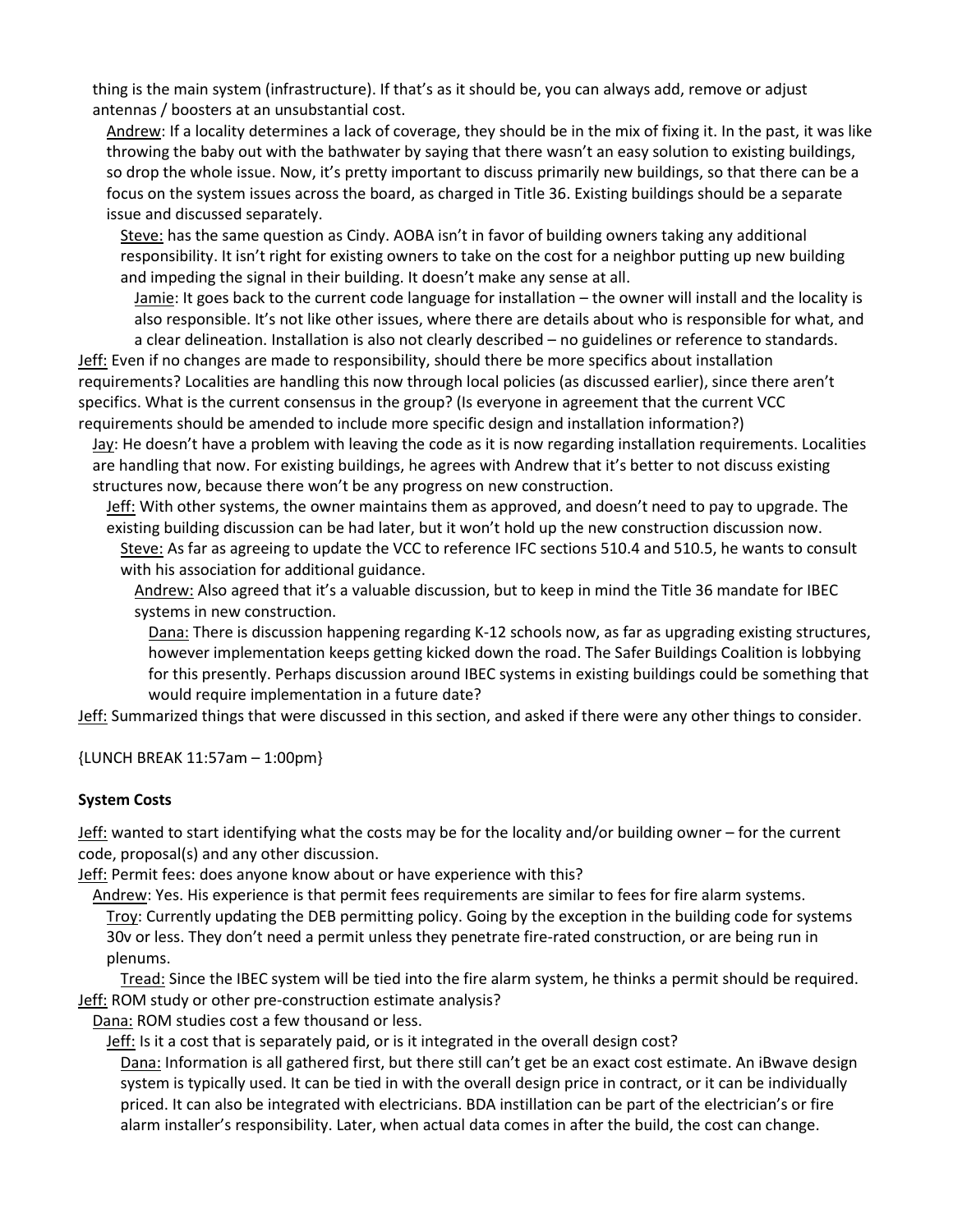Jeff: Are there any other pre-installation fees – FCC, local authority?

Dana: She doesn't think so. There's a small permitting fee from the local jurisdiction, but that's it. She will double check to make sure there are no other costs.

Jeff: There is also the cost of annual and periodic (5 yr) tests, and possible system upgrades or modification costs. Is there anything else?

Dana: There's usually a maintenance agreement with an inspector for a fee. They are usually set for 5 years and can cost up to about \$5k for larger buildings. Hospitals are typically more complicated. It can also be setup with extra costs for different things, like emergency off-hours contacts, for example.

Jeff: Could these be stand-alone, or also tied in with the fire alarm system?

Dana: They are usually included in one agreement. They can stand alone if there is not a separate fire alarm system.

Steve: How about cost of the system itself?

Jeff: Yes, design and installation is a cost that will be included in the list.

Dana: She looked at NFPA 1225 quickly, which discusses 2 hour rated vs. standard coax (there's a big cost difference). She will look at it further.

Jeff: Is this something new in NFPA 1225 that is not in 1221? Please look and share next time.

Tread: Any metal conduit, (EMT, IMC or RMC) will be a 2 hour rating. It is more expensive than a standard UL 444 coaxial cable, but much less than a 1941 cable, which is cost-prohibitive – about \$135 per foot for a 1,000 foot reel. Cost for EMT, IMC or RMC cable costs a few dollars (\$8-\$10) per foot.

Troy: Did Tread say that putting a coax in conduit would provide a 2 hour rating?

Tread: Yes. EMT, IMC or RMC will give the equivalent of a 2 hour rating. He will get the information to support it.

Troy: The 2 hour rated cable is only required for riser, but not horizontal cabling? He will double check. It could be in the 1221 or 1225. He thinks it is consistent with the building rating.

Cindy: Does conduit keep the radiating cable from working the way it's supposed to? Andrew: If referring to "leaky cable", that is an older technology. Now, we see systems where the cable goes from an amplifier to a repeater device in the building.

# **3) Other**

Jeff: Jamie asked earlier (in the chat box) if the SFPC covers maintenance. Yes, section 510 of the SFPC does cover maintenance. 510.2 states that the owner must provide space for and access to the system. The locality is responsible for testing and associated upgrades, at no cost to the owner (unless owner doesn't provide access). Jeff: provided a link in the chat box to a NIST program of public safety communications, which may point to new technology that could be emerging; cellular and LTE. These should be discussed, and latest technology should be identified and included if it will be the new industry standard.

Troy: He did read an article recently from the Safer Buildings Coalition that says that the 2022 edition of NFPA 1225 discussed 'standards for emergency service communications', which used to be 'emergency communications enhancement systems'. It says that land mobile radio systems are being used less, and cellular and LTE systems are being used more. It also references the future of PS communications and FirstNet.

Jeff: Yes, any new technologies - bring to the table.

# **4) Assignments and Next Steps**

**Jeff:** between now and the next meeting, collect data on:

- **Cost:** Steve & Troy
- **NFPA 1221 & 1225, UL 2524 and FCC 47 CFR part 90.219**: Dana
- **Other States/localities:** (requirements, funding, etc.)
	- o Jay will find out about NC and MD and what's new.
	- o Andrew will look for national data about who does what where.
- **NIST:** DHCD will contact a public service coordinator